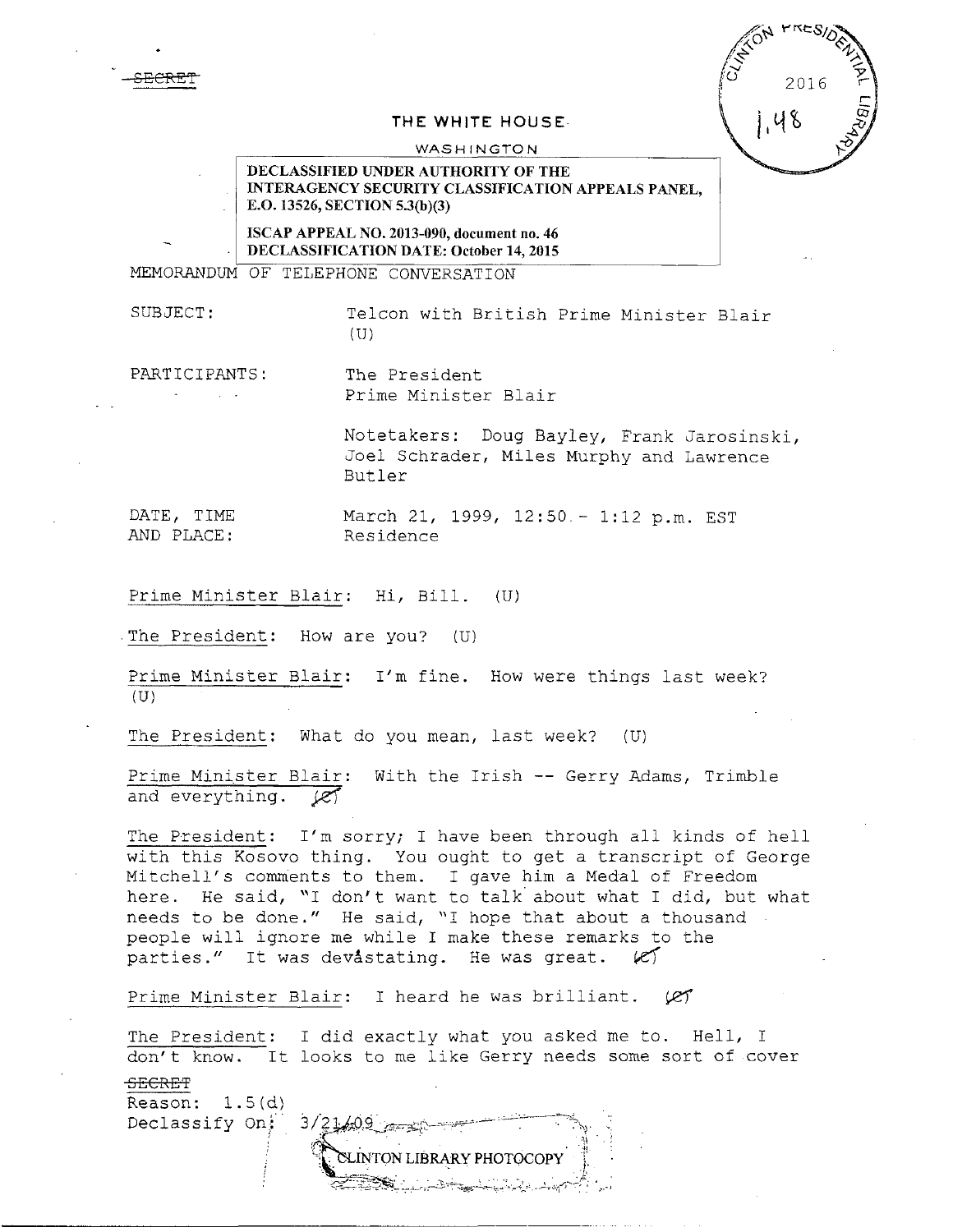for demilitiariztion and then can give cover to Trimble to do It is important to heap pushing it<br>what he needs to do. It is important to keep pushing it forward. (CT)

Prime Minister Blair: Okay, that's what we will do.  $\Box G$ 

The President: Anyway, I did the very best I could. I had chills running up and down my spine yesterday. There is a new book here by Daniel Silva who is a former Washington journalist. The book is called "The Marching Season" and you are in it. For some reason he uses a fictitious President, but the real you. There is an ultrasecret Protestant group and they are out there acting against everybody -- Protestants, Catholics. It's purely fictional, but it gave me the chills about what could happen if we don't keep doing this. I was frustrated, and I know you are, but I don't know what else I can do. I will do whatever. (C)

Prime Minister Blair: Okay, Bill, thanks anyway for last week .  $+e$ 

The President: You have to table some fix for this and let us pressure Adams to take it. I don't think there is anything else we can do.  $\text{Ler}$ 

Prime Minister Blair:

**E.O. 13526, section 1.4(b)(d)** 

The President: Can we talk Kosovo? Milosevic has agreed to meet Holbrooke. He will go over there tomorrow and tell him he will bear the full responsibility for consequences for NATO military action unless he does what he is told to do. I got reports this morning of one village of 13,000 people that has been completely evacuated.

I **E.O. 13526, section 1.4(d)** 

**SECRE'f** 

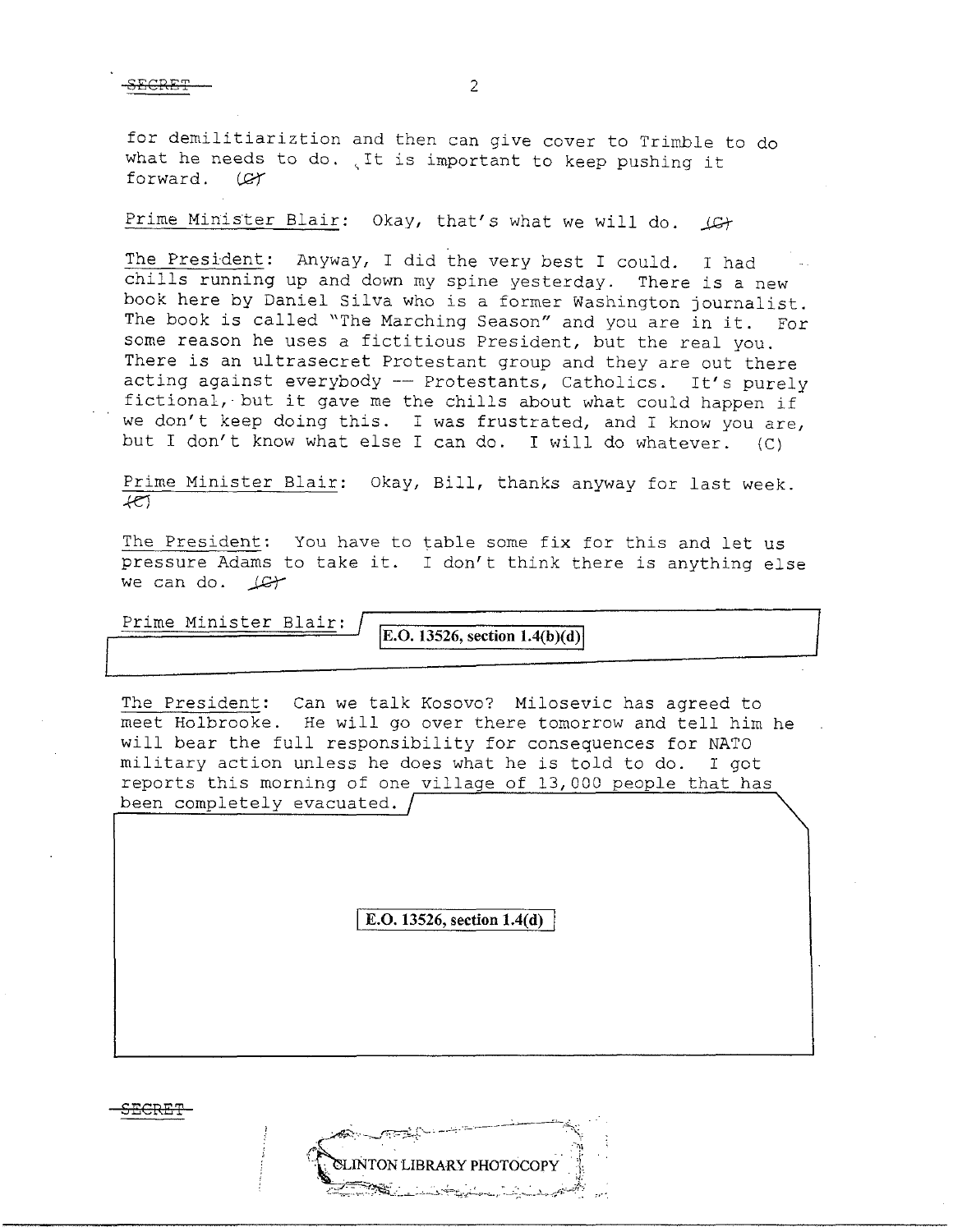SECRET<sup>-</sup>

Primakov is supposed to come here next week, and I need to give him a heads up so if he wants to cancel he can.  $+8t$ 

Prime Minister Blair: Absolutely.  $+8$ 

| The President: |                            |  |
|----------------|----------------------------|--|
|                | E.O. 13526, section 1.4(d) |  |
|                |                            |  |
|                |                            |  |

Prime Minister Blair:

**IE.O. 13526, section 1.4(b)(d)** 

The President:  $I$  couldn't agree more.  $\int$ 

## I **E.O. 13526, section 1.4(d)**

There are one or two issues that I want to talk to you about'before going on, but we can talk in the next day or two on that.  $\sqrt{8}$ 

Prime Minister Blair: **E.O. 13526, section 1.4(b)(d)** 

The President: I agree with that. I had a meeting with a lot of members of congress and several Republicans said that it sounds bad -- if he were out there practicing ethnic cleansing again we would support it, but if we take the initiative and he moves against the people it will look like we caused it. (S)

**Sl':CIZEI** 

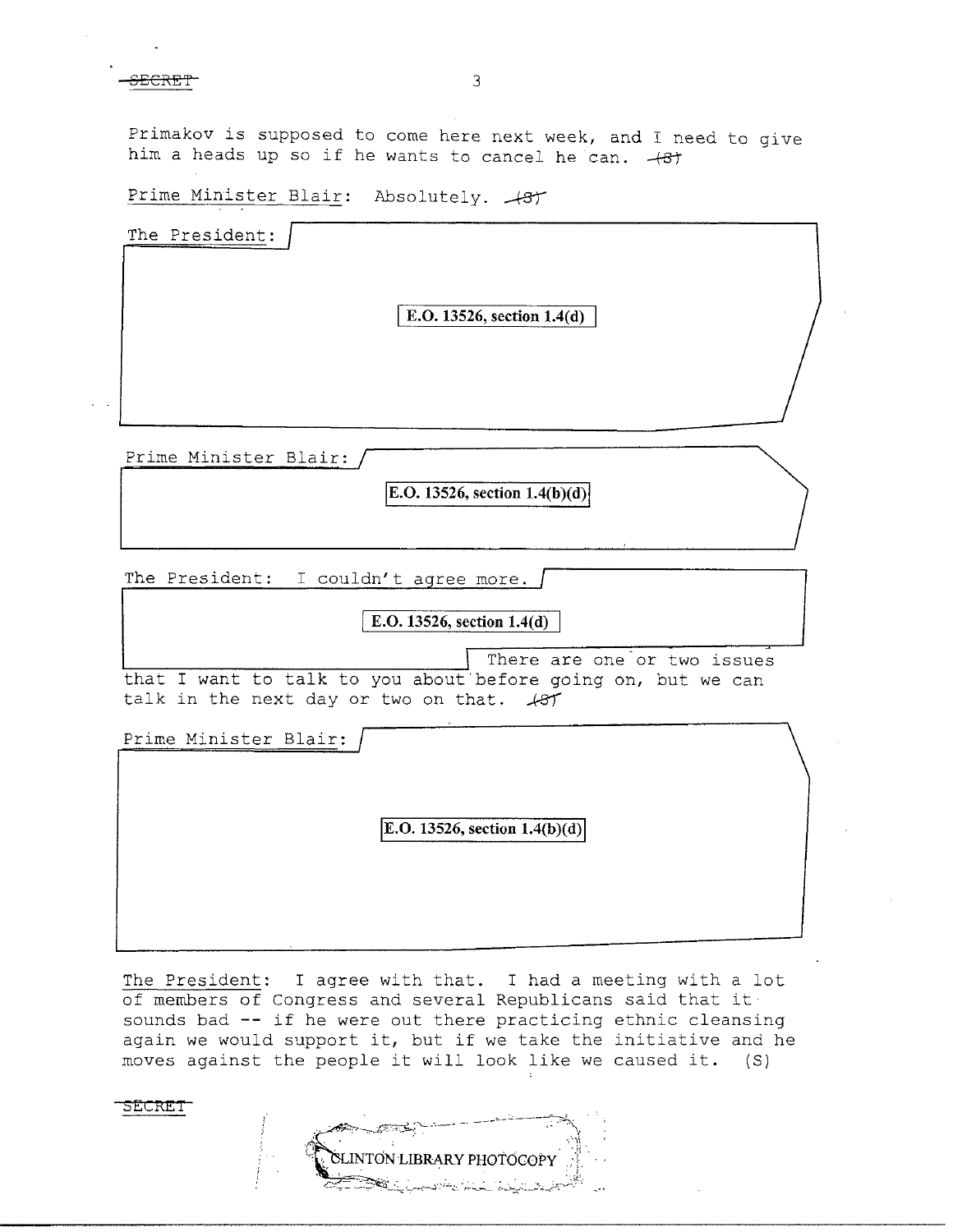<del>ECRET</del>

 $\boxed{E.O. 13526, section 1.4(b)(d)}$ 

Prime Minister Blair:/

The President: The reason we did not take any other action is because the peace process was going on.  $#87'$ 

Prime Minister Blair:/

The President: That is what my critics here are going to say.  $+81$ 

Prime Minister Blair:

The President: I agree with that. Let me ask you this. How are the Tories reacting at home? Are they supporting you?  $\mathcal{A}\mathcal{B}1$ 

'Prime Minister Blair:

**E.O. 13526, section 1.4(b)(d)** 

The President: Our right wing isolationists certainly would if they thought they could get public opinion on their side and since they have the parliamentary majority they would cause a problem. The Republicans fluctuate between isolationism and .<br>unilateral action. They want the biggest possible military and want to spend money on only the military and concrete, but never want to spend money on only the military and concrete, but hever<br>want to use it on anything. I think that in the near term I am in need of a stronger presentational argument than you are. I am hoping that it will be fine, I couldn't agree more that we

**ELINTON LIBRARY PHOTOCOPY** 

<del>SECRET</del>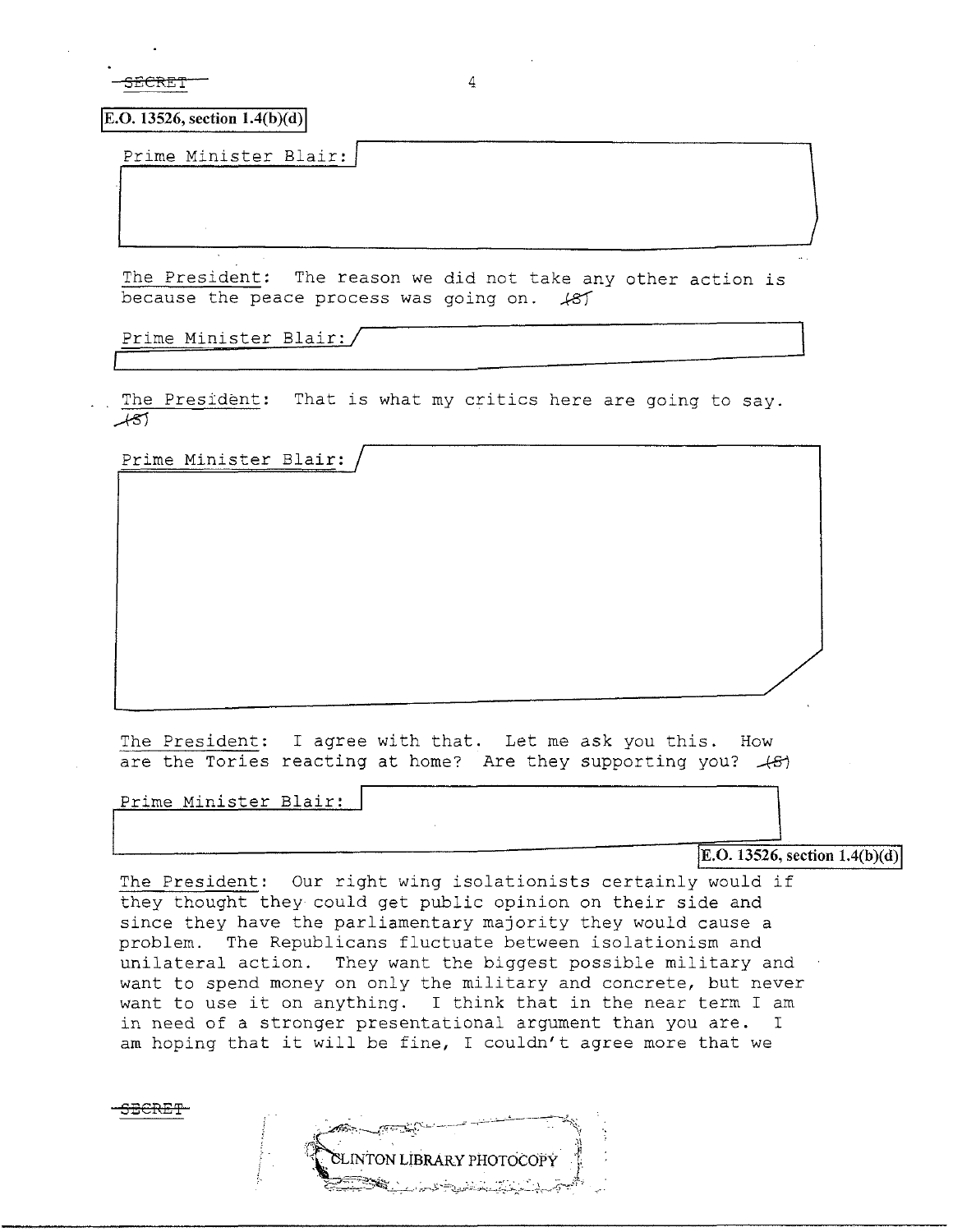**SECRE'f** 5

 $\Box$ 

need to get a strong presentation. If the others are going with us, we need Chirac and Schroeder saying the same thing.  $+87$ **E.O. 13526, section 1.4(b)(d)** 

# Prime Minister Blair:

The President: Yes, I will call them when I get off the phone  $\cdot \cdot$ with you. I understand they are even chiding us a little bit about whether we are moving quickly enough.

I have to call and tell him the **E.O. 13526, section 1.4(d)**  truth and let him stay home if he wants to. But he still needs to come here because he needs the money and the IMF agreement worked out. (87

Prime Minister Blair: (S)

The President: I am still very worried about it. And I am worried about them because the Duma seems incapable of doing anything positive to help themselves along. We could save them a lot of money if they could ratify START II. Then I could go immediately to START III. And then I could pass this bill to accelerate threat reduction with the nuclear stockpile that could occupy as many as 20,000 or half the military scientists over the next two years. But the Duma seems incapable of doing a lot of this stuff. I don't think we have any choice whatsoever. We don't want to polarize them further, but we need to take some form of action. (S)

Prime Minister Blair:

The President: You got it. One thing we have to figure out is a strategy that will keep the money there that we pump in. All the money disappeared in 48 hours the last time.  $+Cf$ 

Prime Minister Blair:

INTON LIBRARY PHOTOCOPY

SECRE't' **jE.O. 13526, section l.4(b)(d)j**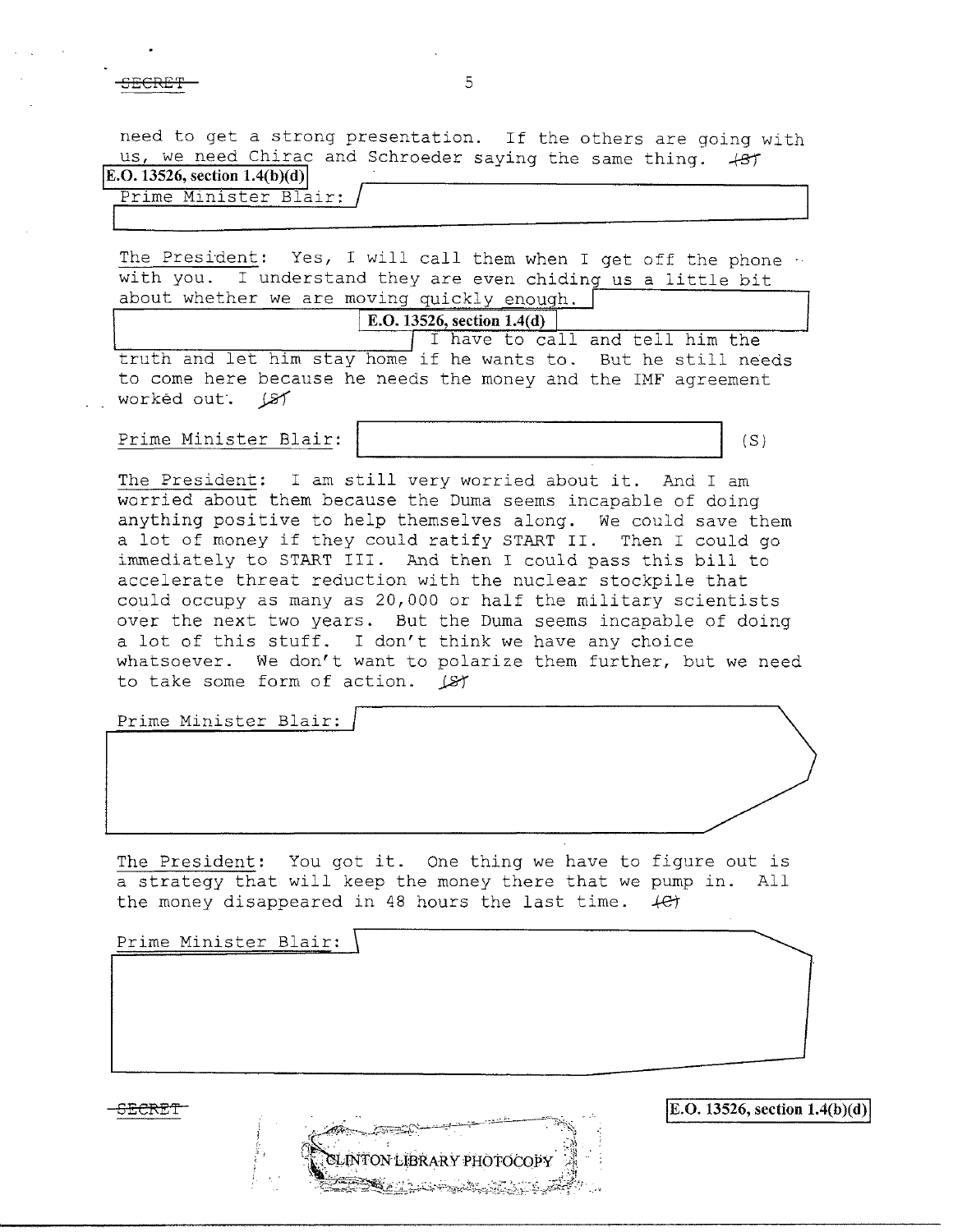SECRET GEORGE STATISTICS OF STATISTICS.

The President: Why don't we plan on talking tomorrow or the next day and we will work on Kosovo right now.  $\mathcal{L}$ 

Prime Minister Blair. Okay, we will be in a position to discuss it again tomorrow.  $+e^+$ 

The President: Okay man. Sorry I didn't do more on Ireland, but I tried. I even got Trimble and Adams to sit in my private office alone for a while.  $\angle$ office alone for a while.

Prime Minister Blair: Well it went off very well here. *.ke')* 

The President: I think the public vibes were very good indeed, but I didn't have the feeling that I helped you move the ball forward on the substance of it.  $+e^{\prime\prime}$ 

**E.O. 13526, section 1.4(b )(d)** 

Prime Minister Blair:

The President: I don't think Gerry wants it to get off the tracks and that is heartening. I know damn well Trimble does not, but he wants his leadership position as well.  $-(c)$ 

Prime Minister Blair: Prime Minister Blair:  $\sqrt{\frac{2}{\frac{1}{2} \cdot \frac{1}{2} \cdot \frac{1}{2} \cdot \frac{1}{2} \cdot \frac{1}{2} \cdot \frac{1}{2} \cdot \frac{1}{2} \cdot \frac{1}{2} \cdot \frac{1}{2} \cdot \frac{1}{2} \cdot \frac{1}{2} \cdot \frac{1}{2} \cdot \frac{1}{2} \cdot \frac{1}{2} \cdot \frac{1}{2} \cdot \frac{1}{2} \cdot \frac{1}{2} \cdot \frac{1}{2} \cdot \frac{1}{2} \cdot \frac{1}{2} \cdot \frac{1}{2} \cdot \frac{$ 

The President: If you could have a referendum on this, the people could come up with 15 permutations.  $\text{L}\rightarrow\text{L}$ 

Prime Minister Blair:

**IE.O. 13526, section 1.4(b)(d)** 

The President: That's another thing I thought about. I think the IRA people with personal history have a lot more ideology on this whole decommissioning issue than the facts warrant. They seem to think that if they unilaterally do this, it is like saying that what the struggle is all about and what they said all those years is illegitimate. They are loading a lot of crap that does not need to be loaded. The only way to get off the psychological hook is to make it part of a bigger disarmament or find some proposal people could ratify and let their reps off the hook. The atmospherics seem great, but I didn't have any specifics that I could glean. I don't see Trimble having a viable option. I did not mean to be so negative but I don't

<del>BECRET</del>